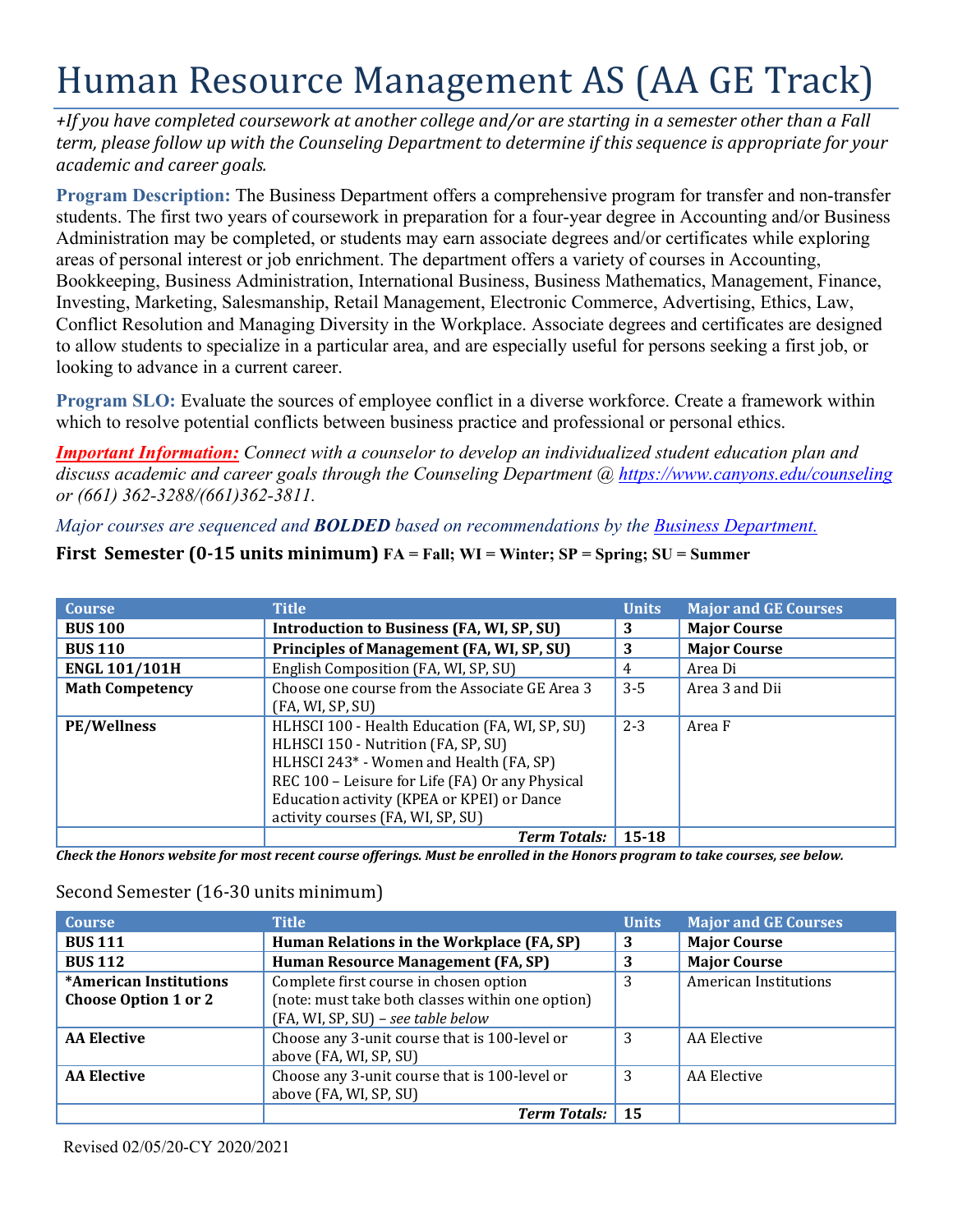*\*Consider taking a American Institutions course with an (\*) indication on the Associate Degree Requirements Checklist to also satisfy the Diversity GE Area 4. Courses with an (\*) will meet the GE Diversity Requirement. Refer to the Associate Degree Checklist for details.* 

| <b>Course</b>                | <b>Title</b>                                                                                                                      | <b>Units</b> | <b>GE</b> Area                                    |
|------------------------------|-----------------------------------------------------------------------------------------------------------------------------------|--------------|---------------------------------------------------|
| <b>BUS 126</b>               | Managing Diversity in the Workplace (FA, SP)                                                                                      | 3            | Major Course, Area B &<br><b>Area 4 Diversity</b> |
| <b>BUS 160</b>               | <b>Business Ethics (FA, SP, SU)</b>                                                                                               | 3            | <b>Major Course and Area C</b>                    |
| <b>Natural Science</b>       | Choose one course from the Associate GE Area A<br>(FA, WI, SP, SU)                                                                | $3-4$        | Area A                                            |
| <b>American Institutions</b> | Complete second course in chosen option<br>(note: must take both classes within one option)<br>(FA, WI, SP, SU) - see table below | 3            | American Institutions                             |
| <b>AA Elective</b>           | Choose any 3-unit course that is 100-level or<br>above (FA, WI, SP, SU)                                                           | 3            | AA Elective                                       |
|                              | <b>Term Totals:</b>                                                                                                               | $15 - 16$    |                                                   |

## **Third Semester (31-45 units minimum)**

## **Fourth Semester (46-60 units minimum)**

| <b>Course</b>      | <b>Title</b>                                                            | <b>Units</b> | GE Area                                                                 |
|--------------------|-------------------------------------------------------------------------|--------------|-------------------------------------------------------------------------|
| <b>CAWT 116</b>    | <b>Business Communications (FA, WI, SP, SU)</b>                         | 3            | <b>Major Course</b>                                                     |
| <b>BUS 211</b>     | Business Law (FA, WI, SP, SU)                                           |              | <b>Major Course</b>                                                     |
| <b>AA Elective</b> | Choose any 3-unit course that is 100-level or<br>above (FA, WI, SP, SU) | 3            | AA Elective-take a course to satisfy<br>Diversity, if not yet completed |
| <b>AA Elective</b> | Choose any 3-unit course that is 100-level or<br>above (FA, WI, SP, SU) | 3            | AA Elective                                                             |
| <b>AA Elective</b> | Choose any 3-unit course that is 100-level or<br>above (FA, WI, SP, SU) | 3            | AA Elective                                                             |
|                    | <b>Term Totals:</b>                                                     | 15           |                                                                         |

## **Total Units: 60+**

**American Institutions Requirement –** Select one of the options below and complete a total of 6 units

| <b>Option 1</b> | One course from the following: Economics 170/170H, History 111/111H, History 112/112H, |
|-----------------|----------------------------------------------------------------------------------------|
|                 | History 120/120H, or History 130 AND Political Science 150/150H                        |
| Option 2        | History 111/111H AND History 112/112H                                                  |

**Counselor Notes** This sequence does not meet transfer admissions requirements. Additional courses for transfer general education will be needed, as well as courses for a transfer major. Please follow up with the Counseling Department for additional information @ [https://www.canyons.edu/counseling.](https://www.canyons.edu/counseling)

#### **Counseling Resources**

Business Department<www.canyons.edu/business>

AA General Education Guide: <u><https://www.canyons.edu/studentservices/counseling/degrees/generaled.php></u><br>COC Future Business Leaders of America – Phi Beta Lambda: <u>coc.pbl@gmail.com</u>

COC Honors Program: <https://www.canyons.edu/academics/honors/index.php>

Petition for Associate Degree: Check the student calendar for term-specific submission deadlines for the petition for associate degree. \*Summer graduation associate degree petitions are due by April 1st for your name to appear in the spring commencement pamphlet. The petition form must be reviewed with a counselor and may be found here:

[https://www.canyons.edu/\\_resources/documents/studentservices/admissions/Petition\\_for\\_Associate\\_Degree\\_an](https://www.canyons.edu/_resources/documents/studentservices/admissions/Petition_for_Associate_Degree_an) d\_Certificate\_of\_Achievement.pdf

**Career Resources** 

 careertree-business-human-resources.php Human Resources Management Career Tree: [https://www.canyons.edu/academics/business/careertree/](https://www.canyons.edu/academics/business/careertree)

California Career Zone: www.[cacareerzone.org](www.cacareerzone.org)

Revised 02/05/20-CY 2020/2021